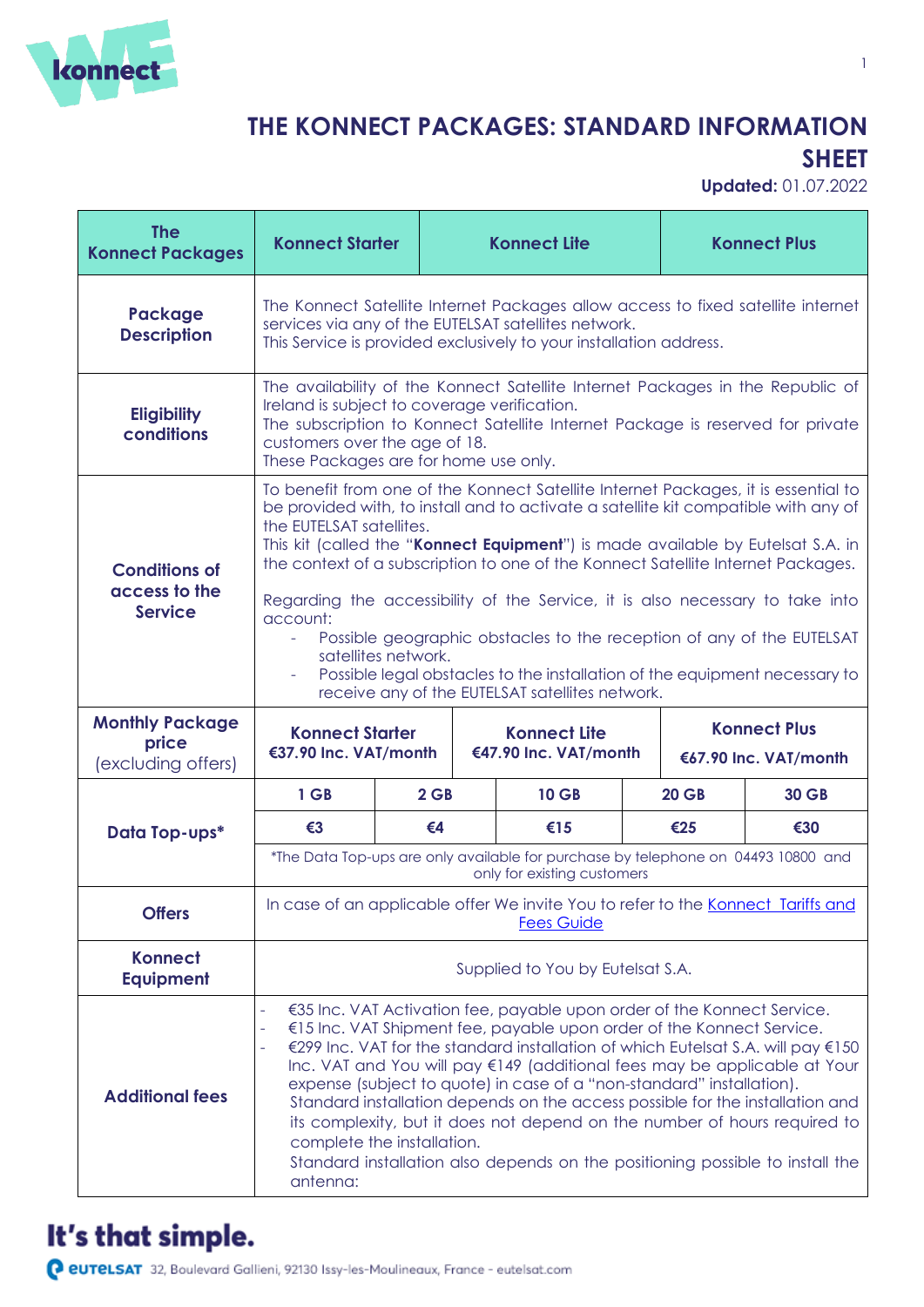

|                                                        | Building's lateral walls easily accessible with a class-1 ladder (up to<br>130Kg load);<br>Roof accessible from the building's stairs or with a class-1 ladder (up to<br>130Kg load) with mounting fixed to the exterior wall, wall or parapet, roof<br>surface or ground;<br>Ground-floor with concrete base with good satellite visibility;<br>Distance of cable routing - 30m with a standard Konnect Equipment<br>cable. The routing of the cable must be satisfactory and achievable.                                                                                                                 |                                                       |                                                 |  |
|--------------------------------------------------------|------------------------------------------------------------------------------------------------------------------------------------------------------------------------------------------------------------------------------------------------------------------------------------------------------------------------------------------------------------------------------------------------------------------------------------------------------------------------------------------------------------------------------------------------------------------------------------------------------------|-------------------------------------------------------|-------------------------------------------------|--|
|                                                        | To find out more about the types of non-standard installations and the fees<br>associated, please consult our "Contractual Conditions" and "Konnect Tariffs<br>and Fees Guide".                                                                                                                                                                                                                                                                                                                                                                                                                            |                                                       |                                                 |  |
|                                                        | Early termination fees during the commitment period are calculated<br>÷,<br>according to the number of months left of the commitment period (see<br>details below).                                                                                                                                                                                                                                                                                                                                                                                                                                        |                                                       |                                                 |  |
| <b>Commitment</b><br>period                            | The Konnect Satellite Internet Packages are for a period of eleven (11) full<br>months plus the prorata of the month during which Your Service was activated.<br>Then renewed monthly.                                                                                                                                                                                                                                                                                                                                                                                                                     |                                                       |                                                 |  |
| <b>Changing</b><br><b>Package</b>                      | You can freely change your Package at any time, it being specified that if You<br>are still in Your initial commitment period, its duration will not be affected.                                                                                                                                                                                                                                                                                                                                                                                                                                          |                                                       |                                                 |  |
|                                                        | There is no maximum monthly volume of data for each Package.<br>However, each Package contains a set data allowance. If You exceed this<br>data allowance, it may impact on upload/download speeds, in particular<br>depending on the potential congestion on, and conditions of the EUTELSAT<br>satellites network during use by the Subscriber, the speeds shown for the<br>Packages not being guaranteed.                                                                                                                                                                                               |                                                       |                                                 |  |
| <b>Characteristics of</b><br><b>Satellite internet</b> | <b>Konnect Starter</b><br>50 GB<br>Data allowance                                                                                                                                                                                                                                                                                                                                                                                                                                                                                                                                                          | <b>Konnect Lite</b><br><b>75 GB</b><br>Data allowance | <b>Konnect Plus</b><br>150 GB<br>Data allowance |  |
|                                                        | <b>Additional information</b><br>The volume of data consumed between 01:00am and 06:00am local time is<br>not counted and is not deducted from the data allowance.<br>The volume of data from the data allowance not consumed within one (1)<br>month is not carried over to the following month (please note that same rule<br>applies for the Data Top-ups: the data purchased need to be used before the<br>end of the calendar month during which they are activated; it will not be<br>carried over to the following month).<br>To view Your consumption, login to Your "My Konnect" Customer Portal. |                                                       |                                                 |  |
|                                                        | Within the data allowance, the Konnect Equipment allows you to exchange<br>data over the Internet by enjoying:                                                                                                                                                                                                                                                                                                                                                                                                                                                                                             |                                                       |                                                 |  |
| <b>Theoretical</b><br>maximum,<br>normally available   | Theoretical maximum data speeds (advertised speed), of up to                                                                                                                                                                                                                                                                                                                                                                                                                                                                                                                                               |                                                       |                                                 |  |
| and minimum<br>download/upload                         | <b>Konnect Starter</b>                                                                                                                                                                                                                                                                                                                                                                                                                                                                                                                                                                                     | <b>Konnect Lite</b>                                   | <b>Konnect Plus</b>                             |  |
| speeds                                                 | 30 Mbps<br>max. download speed                                                                                                                                                                                                                                                                                                                                                                                                                                                                                                                                                                             | 50 Mbps<br>max. download speed                        | 100 Mbps<br>max. download speed                 |  |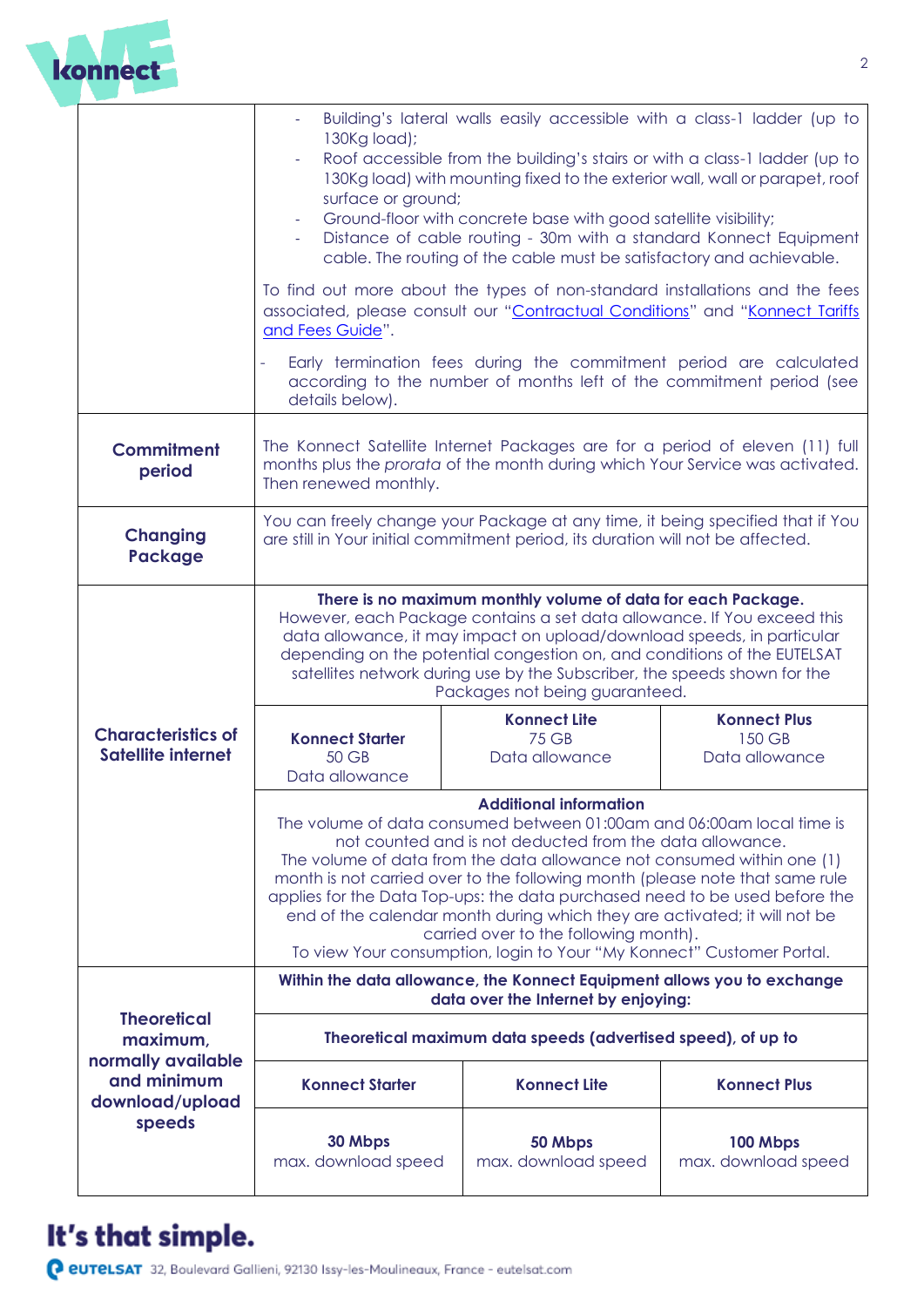

|                           | And 5 Mbps max. upload speed                                                                                                                                                                                                                                                                                                                                                                                                                                                                                                                                                                                                                               |                                                 |                                                 |  |
|---------------------------|------------------------------------------------------------------------------------------------------------------------------------------------------------------------------------------------------------------------------------------------------------------------------------------------------------------------------------------------------------------------------------------------------------------------------------------------------------------------------------------------------------------------------------------------------------------------------------------------------------------------------------------------------------|-------------------------------------------------|-------------------------------------------------|--|
|                           | <b>Normally available speeds</b>                                                                                                                                                                                                                                                                                                                                                                                                                                                                                                                                                                                                                           |                                                 |                                                 |  |
|                           | <b>Konnect Starter</b>                                                                                                                                                                                                                                                                                                                                                                                                                                                                                                                                                                                                                                     | <b>Konnect Lite</b>                             | <b>Konnect Plus</b>                             |  |
|                           | 20Mbps<br>normally available<br>download speed                                                                                                                                                                                                                                                                                                                                                                                                                                                                                                                                                                                                             | 37 Mbps<br>normally available<br>download speed | 75 Mbps<br>normally available<br>download speed |  |
|                           | And 3,5Mbps normally available upload speed<br><b>Theoretical minimum data speeds</b>                                                                                                                                                                                                                                                                                                                                                                                                                                                                                                                                                                      |                                                 |                                                 |  |
|                           |                                                                                                                                                                                                                                                                                                                                                                                                                                                                                                                                                                                                                                                            |                                                 |                                                 |  |
|                           | <b>Konnect Starter</b>                                                                                                                                                                                                                                                                                                                                                                                                                                                                                                                                                                                                                                     | <b>Konnect Lite</b>                             | <b>Konnect Plus</b>                             |  |
|                           | 10Mbps<br>min. download speed                                                                                                                                                                                                                                                                                                                                                                                                                                                                                                                                                                                                                              | 25 Mbps<br>min. download speed                  | 50 Mbps<br>min. download speed                  |  |
|                           | And 0,5 Mbps min. upload speed                                                                                                                                                                                                                                                                                                                                                                                                                                                                                                                                                                                                                             |                                                 |                                                 |  |
|                           | The speeds stated constitute theoretical speeds depending on various factors,<br>in particular Your use, Your location, a compliant installation, the absence of<br>exterior influence (e.g. obstacles), use of the network by other Users,<br>simultaneous connection to Your Services, the background tasks using Your<br>connection, the configuration of Your computer, Your network or Your home,<br>application used, etc., and may be reviewed regularly by Eutelsat S.A                                                                                                                                                                            |                                                 |                                                 |  |
| Latency                   | Latency is between 600 and 700 milliseconds.                                                                                                                                                                                                                                                                                                                                                                                                                                                                                                                                                                                                               |                                                 |                                                 |  |
| <b>Limitations linked</b> | Applications using video streams, such as streaming online or video on demand<br>(VOD) are subject to a limitation applied by Eutelsat S.A., which limits the quality<br>of the video being viewed by the Subscriber. This means there is a maximum<br>quality that that the Household or family can achieve for one video stream with<br>its Konnect Package (depending on the Package purchased), without<br>guarantee.                                                                                                                                                                                                                                  |                                                 |                                                 |  |
| to video                  | <b>Maximum video viewing quality:</b>                                                                                                                                                                                                                                                                                                                                                                                                                                                                                                                                                                                                                      |                                                 |                                                 |  |
|                           | <b>Konnect Starter</b>                                                                                                                                                                                                                                                                                                                                                                                                                                                                                                                                                                                                                                     | <b>Konnect Lite</b>                             | <b>Konnect Plus</b>                             |  |
|                           | <b>HD Ready definition</b><br>(720p)                                                                                                                                                                                                                                                                                                                                                                                                                                                                                                                                                                                                                       | <b>HD Ready definition</b><br>(720p)            | Full HD definition (1080p)                      |  |
| <b>Other uses</b>         | For information:<br>· Downloading very large files consumes large amounts of data. We<br>recommend you moderate your usage or take advantage of the fact that<br>data use is not counted between 01:00am and 06:00am local time to make<br>the most of Your Services.<br>• The characteristics of the satellite internet connection are not suitable for uses<br>requiring a rapid response time (e.g. Online gaming, etc.).<br>• Heavy website to load or highly secured (including certain VPN) can be<br>difficult to access in particular as a result of Your browser settings.<br>• Some websites are not accessible outside their country of origin. |                                                 |                                                 |  |
| <b>Parental control</b>   | To ensure the online safety of Your minors against harmful website content,<br>solutions are available on the market (free or purchasable), compatible with<br>PC/Mac or Android/iOS mobile devices available online to help You limit the                                                                                                                                                                                                                                                                                                                                                                                                                 |                                                 |                                                 |  |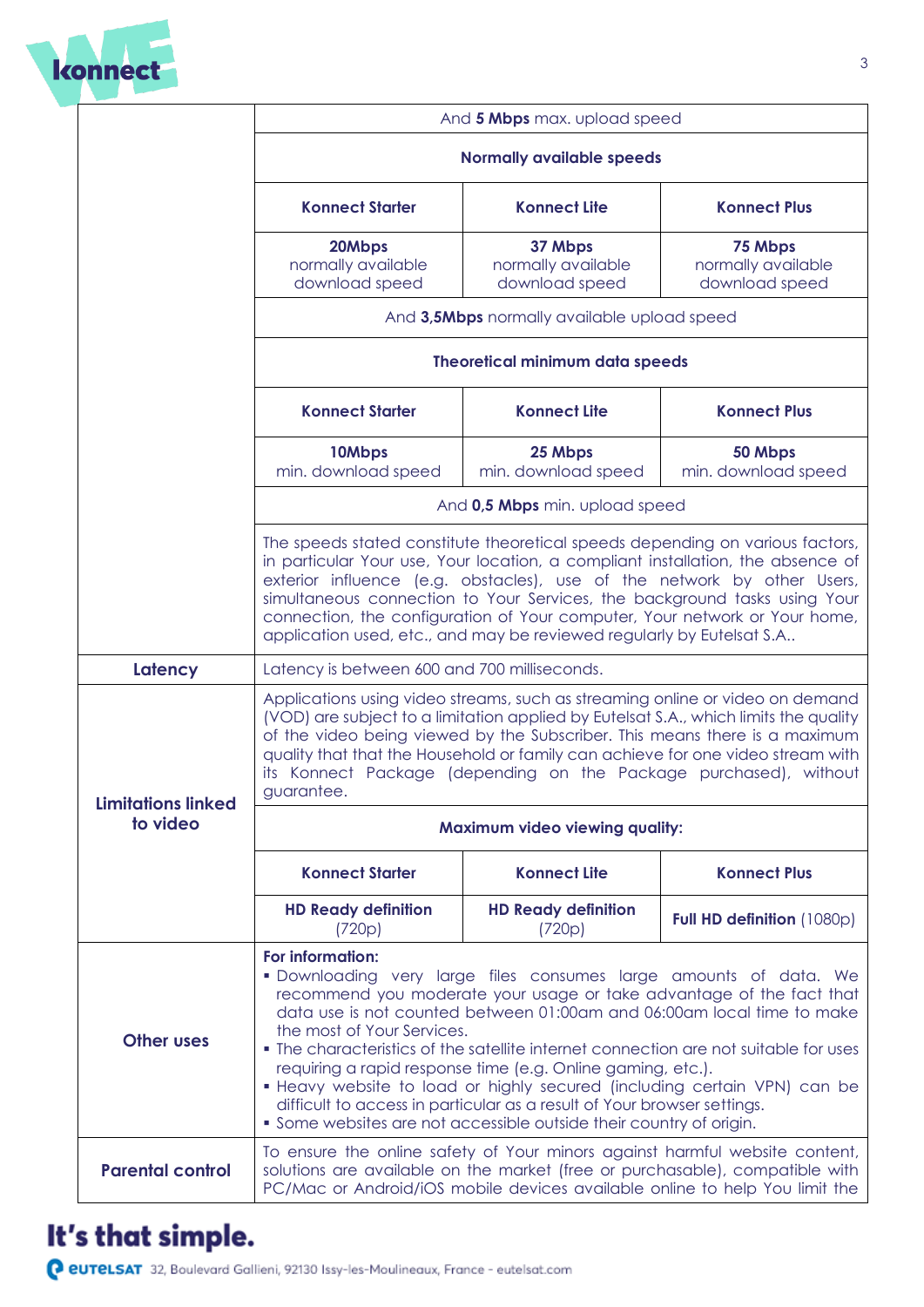

|                                                                      | access to websites presenting unsuitable content (sex, drugs, weapons,<br>violence, incitement to racial hatred, etc.) or not suitable for minors.<br>It is also possible to customize adapted browsing profiles, set Internet access<br>schedules, consult the history of sites visited, as well as create "white lists" and<br>"black lists" for children and teenagers.<br>Eutelsat S.A. provide You with a list of key applications available on the market:<br>Cybersitter: http://www.cybersitter.com/<br>Witigo: https://www.witigo.eu/<br>McAfee Private Service: https://www.mcafee.com/en-us/for-home.html<br>Xooloo: https://www.xooloo.com/                                                                                                                                                                                                                |
|----------------------------------------------------------------------|------------------------------------------------------------------------------------------------------------------------------------------------------------------------------------------------------------------------------------------------------------------------------------------------------------------------------------------------------------------------------------------------------------------------------------------------------------------------------------------------------------------------------------------------------------------------------------------------------------------------------------------------------------------------------------------------------------------------------------------------------------------------------------------------------------------------------------------------------------------------|
| <b>Characteristics of</b><br>the Konnect<br><b>Equipment</b>         | The Konnect Equipment consists of: a 74cm or 90cm (without extra fees) satellite<br>dish, 1 Watt TRIA, mounting, coaxial cable (30m), HT2000W modem with Wi-Fi<br>router, power supply unit and Ethernet cable.<br>The Konnect Equipment is supplied to You by Eutelsat S.A.; unless otherwise<br>specified by Eutelsat S.A., You are responsible for returning it (in full or in part,<br>depending on the case), using the shipping label provided to You at the end of<br>your contract (termination, withdrawal, etc.) Failure to do so will result in an<br>invoice.                                                                                                                                                                                                                                                                                              |
|                                                                      | The Service included in Your Package will be activated once your Konnect<br>Equipment is installed. Your commitment Period begins upon the Activation of<br>Your Service.                                                                                                                                                                                                                                                                                                                                                                                                                                                                                                                                                                                                                                                                                              |
| <b>Indicative time for</b><br><b>Activation of</b><br><b>Service</b> | The Konnect Equipment will be sent to the delivery address as stipulated by You<br>at your point of order within ten (10) working days following the receipt by<br>Eutelsat S.A. of the payment of Your Activation fee, Your Shipment fee, of Your<br>Contract signed and of a valid means of payment of Your monthly fee.<br>You are responsible for being present for the delivery of the Konnect Equipment,<br>to organise an appointment for a Eutelsat S.A. -approved engineer responsible<br>for the installation (within twenty (20) working days following the receipt by<br>Eutelsat S.A. of the payment of Your Activation fee, Your Shipment fee, of Your<br>Contract signed and of a valid means of payment of Your monthly fee) and<br>ensure the access to the place of installation, in order to benefit from the<br>Services included in Your Package. |
|                                                                      | In case of absence during the installation appointment or late cancellation,<br>additional fees (as indicated in the Konnect Tariffs and Fees Guide) may be<br>charged to You.                                                                                                                                                                                                                                                                                                                                                                                                                                                                                                                                                                                                                                                                                         |
|                                                                      | As a consumer, when You subscribe to Your Package remotely, You benefit from<br>a withdrawal period that must be exercised no later than fourteen (14) calendar<br>days after the Activation of the Service included in Your Package, Eutelsat S.A.<br>reserving the right to invoice You for the use of the Service between Activation<br>of the Package (at Your request) and the exercise of Your right of withdrawal.<br>Your Activation fee and Your Shipment fee will be refunded.                                                                                                                                                                                                                                                                                                                                                                               |
| <b>Withdrawal period</b>                                             | Standard and non-standard installation fees which constitute services<br>independent of the satellite internet access services, to be paid upon<br>completion of the installation, will not be reimbursed in case the right of<br>withdrawal is exercised.                                                                                                                                                                                                                                                                                                                                                                                                                                                                                                                                                                                                             |
|                                                                      | "30-Day No Commitment Promise"<br>In addition to the foregoing, under the current "30-Day No Commitment<br><b>Promise</b> " applicable to any first subscription made between July 1, 2022, and<br>September 28, 2022 (included), You are offered the possibility to terminate<br>your contract without paying the termination fee for a period up to thirty (30)<br>calendar days following the Activation of the Service. Your Activation fee                                                                                                                                                                                                                                                                                                                                                                                                                        |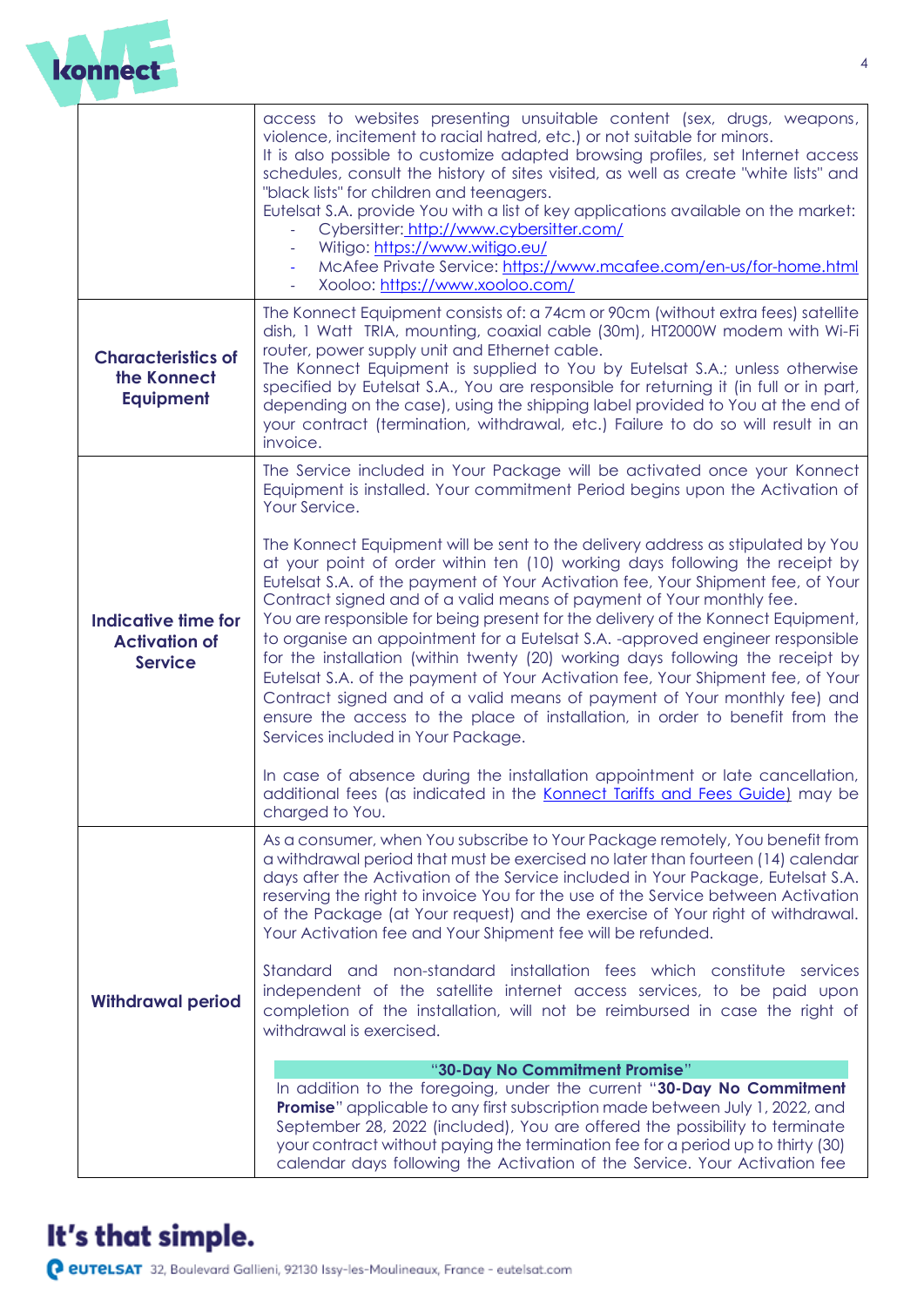

|                                                       | and Your Shipment fee will be refunded but you will not be refunded any<br>standard or non-standard installation costs if they apply.                                                                                                                                                                                                                                                                                                                                                                                                                        |
|-------------------------------------------------------|--------------------------------------------------------------------------------------------------------------------------------------------------------------------------------------------------------------------------------------------------------------------------------------------------------------------------------------------------------------------------------------------------------------------------------------------------------------------------------------------------------------------------------------------------------------|
|                                                       | In any case, You are responsible for returning the Modem Box (accompanied<br>by the cable and power supply unit) within a period of thirty (30) days since<br>the communication of the withdrawal/termination. Failure to do so will result in<br>an invoice.                                                                                                                                                                                                                                                                                                |
| <b>Termination</b>                                    | If You are still committed<br>If You wish to end your subscription with Us, You must give 30-day prior notice. If<br>You are within Your minimum commitment period, You may be liable for early<br>termination fees. The amount of the early termination fee is calculated by<br>charging You the amount equivalent to Our cheapest package existing at the<br>time of Your subscription and applying that monthly amount to the number of<br>remaining months between the end of the 30-day notice period and the end of<br>Your minimum commitment period. |
|                                                       | If You are no longer committed<br>You are free to terminate Your subscription by observing the contractual notice<br>period.                                                                                                                                                                                                                                                                                                                                                                                                                                 |
|                                                       | In any event:<br>You are responsible for returning only the Modem Box accompanied by the<br>cables and power supply unit. Failure to do so will result in an invoice for this<br>equipment.                                                                                                                                                                                                                                                                                                                                                                  |
| <b>Contractual</b><br><b>Conditions</b><br>applicable | The Contractual Conditions applicable to the Packages are available via the<br>link<br>https://europe.konnect.com/sites/europe/files/2021-05/contract_ir21.pdf                                                                                                                                                                                                                                                                                                                                                                                               |
| <b>Additional Pricing</b><br><b>Information</b>       | Additional pricing information for the Packages is available in the Konnect Tariffs<br>and Fees Guide via the link<br>https://europe.konnect.com/sites/europe/files/2020-12/ir_price_guide3.pdf                                                                                                                                                                                                                                                                                                                                                              |

#### **CUSTOMER SERVICES & COMPLAINTS**

|                          | You can contact Customer Services:                                                                                                                    |  |
|--------------------------|-------------------------------------------------------------------------------------------------------------------------------------------------------|--|
| <b>Customer Services</b> | By sending a message to a Eutelsat S.A. client advisor using the<br>contact form in Your "My Konnect" Customer Portal, or via the<br>Konnect Website; |  |
|                          | - Or by calling Us on 0449 317 023 (free service + local call fee),<br>available Monday to Saturday 09:00am to 06:00pm.                               |  |